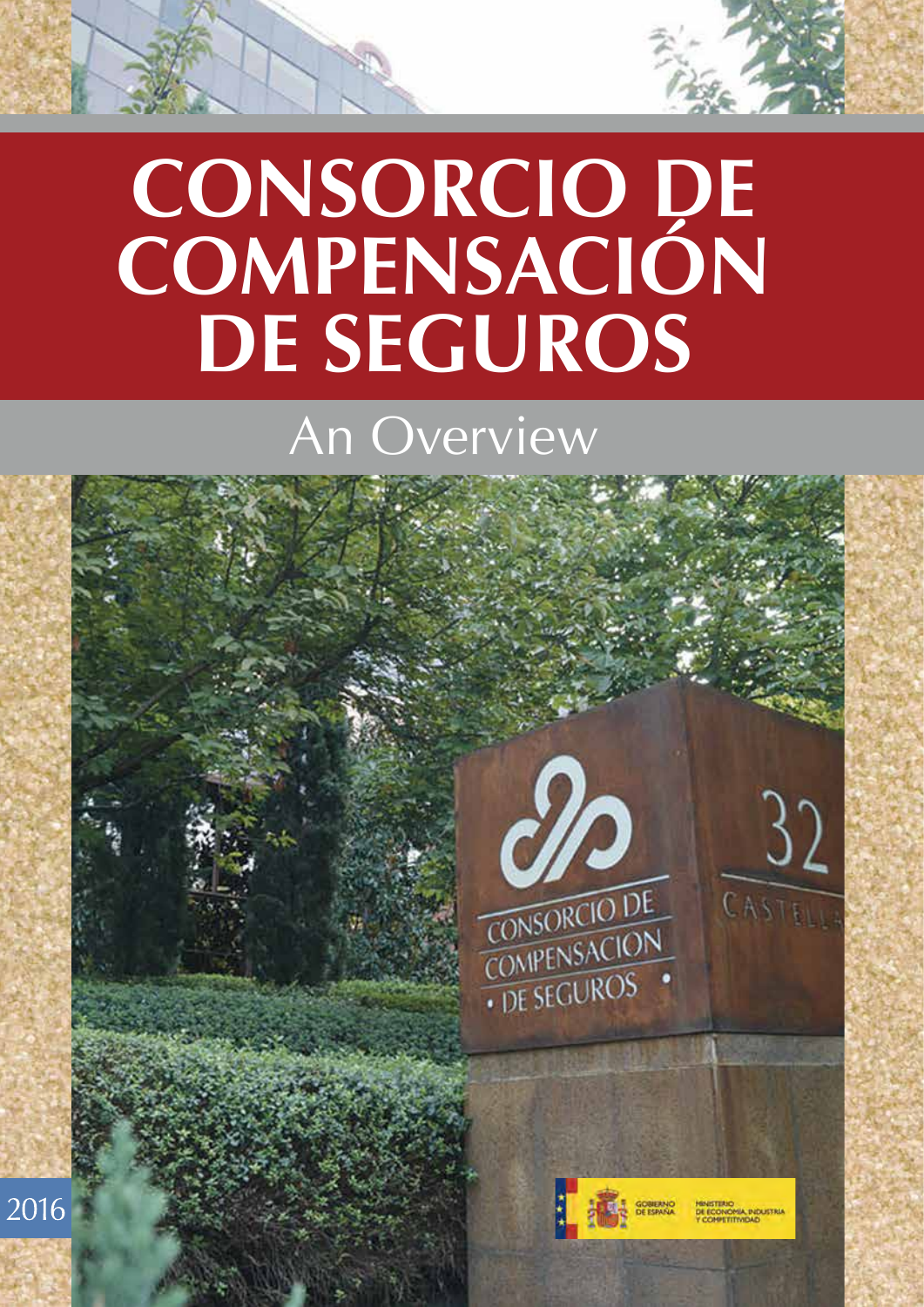

Pº de la Castellana, 32 28046 - MADRID www.consorseguros.es info@consorseguros.es



NIPO: 720-16-202-3 e-NIPO: 720-16-205-X

> Legal Deposit: M-26417-2016

December 2016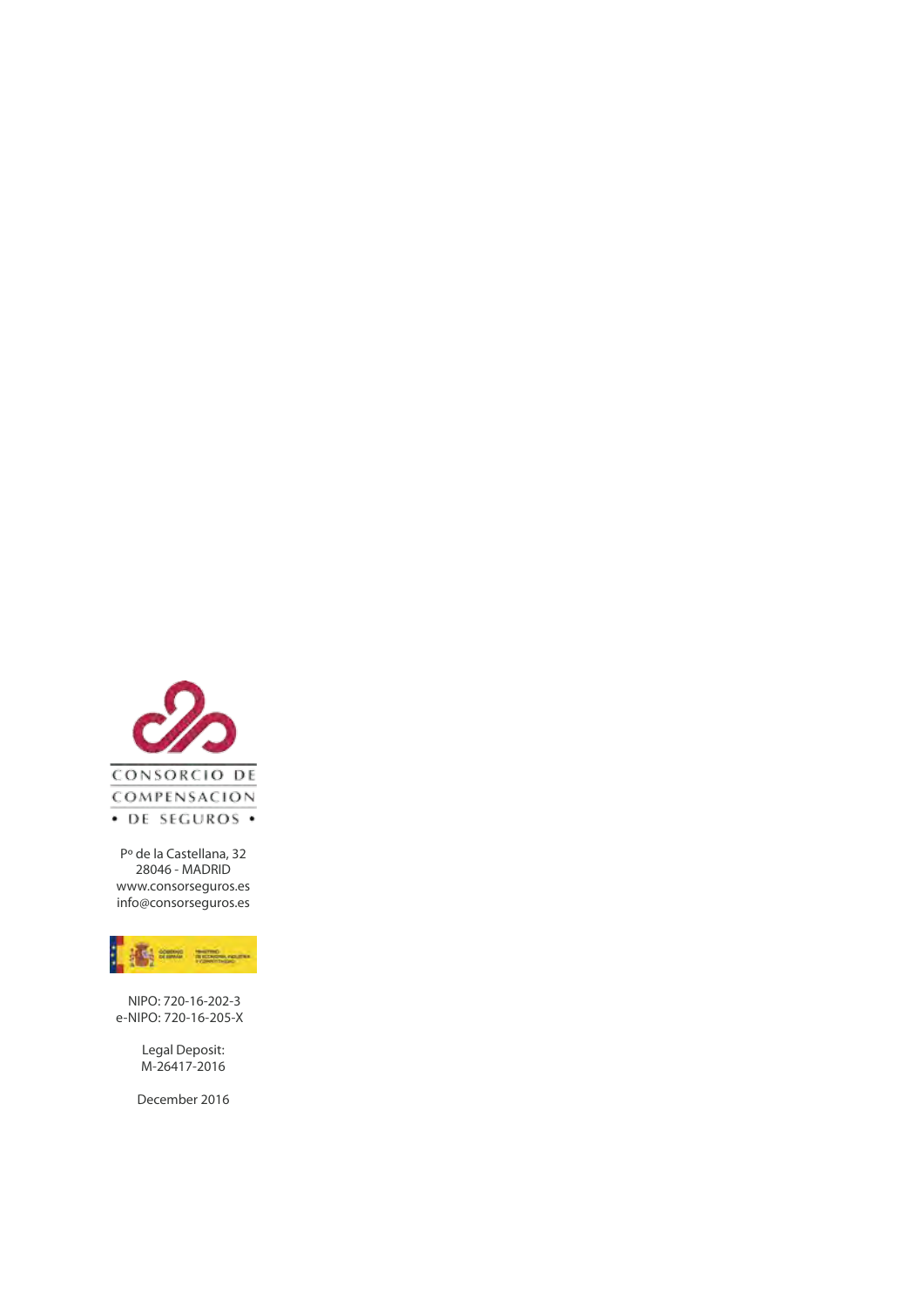# Content

#### **Introduction**

H

**First Part** Introduction to the Institution

#### **1. Origins and history**

#### **2. The Institution**

- 2.1. Legal nature and assets
- 2.2. Management and structure
- 2.3. Strategic planning

#### **3. Tasks**

#### **Second Part** Main tasks

#### **4. Coverage of extraordinary risks**

- 4.1. The basics
- 4.2. Coverage: prerequisites and mandatory nature
- 4.3. Risks covered
- 4.4. Indemnities: extent, damages covered, insured sum, and deductibles payable by the insured
- 4.5. Exclusions from coverage
- 4.6. The Consorcio's surcharge: Compulsory nature, rate, and collection
- 4.7. Stabilization reserve and financial balance

#### **5. Compulsory motor car third party liability insurance**

- 5.1. Background
- 5.2. Regulatory framework
- 5.3. Function as a direct insurer: underwriting with CCS
- 5.4. Guarantee fund
- 5.5. Territorial scope of coverage
- 5.6. Quantitative limits to coverage
- 5.7. Premiums and surcharges
- 5.8. Indemnities
- 5.9. Informative Record of Insured Vehicles
	- *[Fichero Informativo de Vehículos Asegurados (FIVA)]*
- 5.10. CCS as Information Centre

#### **6. Combined agricultural insurance**

- 6.1. Introduction
- 6.2. Duties of CCS in the Combined Agricultural Insurance Scheme
- **7. Winding-up activity and assistance in restructuring insurance companies**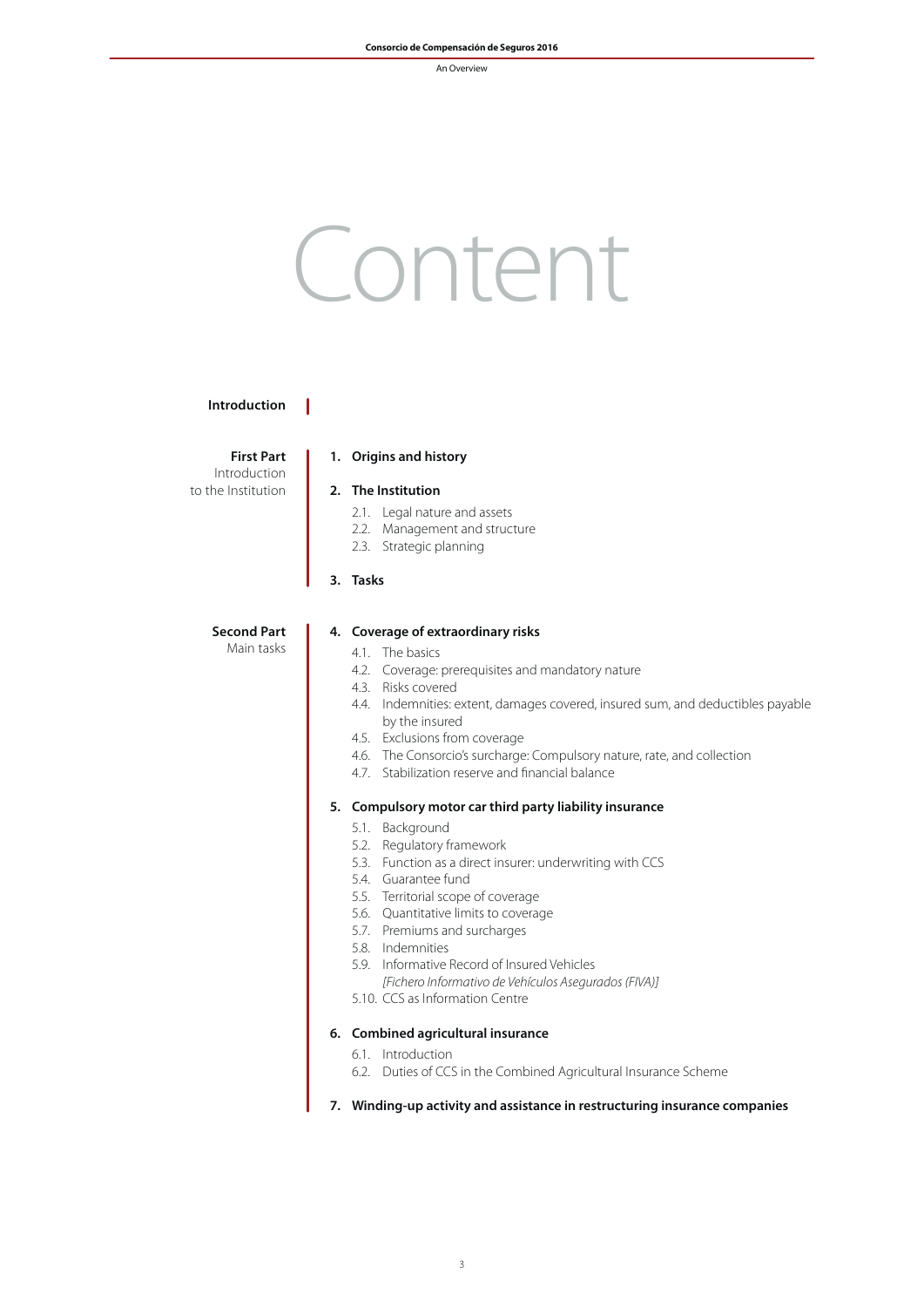

# Introduction

The *Consorcio de Compensación de Seguros* (hereinafter CCS) is a public insurance company relying on the Spanish Ministry of the Economy, Industry and Competitiveness with a track record of over 60 years of providing supplementary service to Spain's insurance sector, of which it is an integral part. It performs many different tasks, chief among them managing a range of insurance solutions, policy holders protection system as well as some record and information tools for certain types of insurance.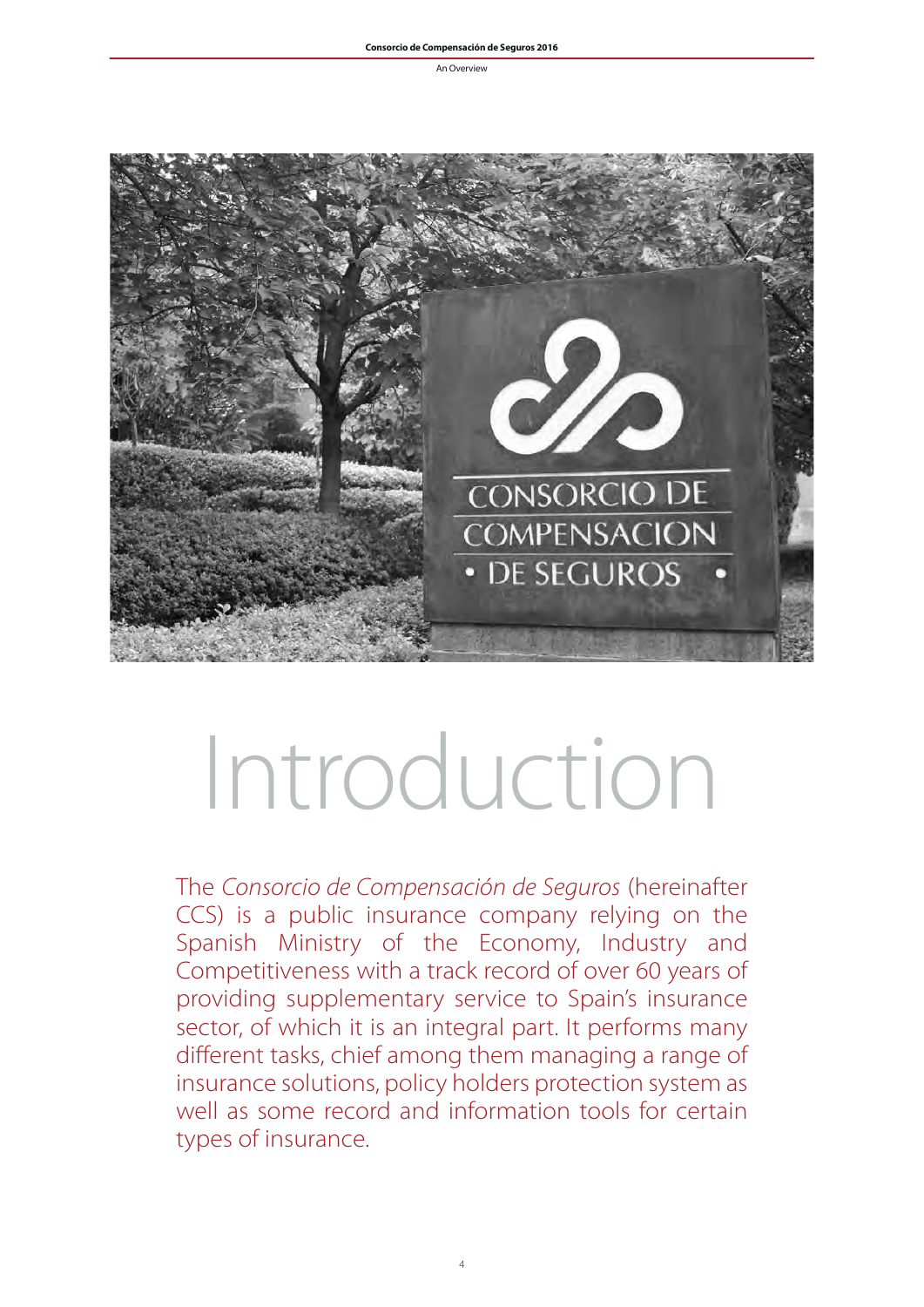## First Part Introduction to the Institution

#### **1. Origins and history**

The origins of CCS date back to 1941, the year in which it was established under the name of the Compensation Consortium for Riot Risks, as a provisional tool at the service of Spain's insurance market to handle compensation for damage resulting from the Spanish Civil War (1936-1939). In 1954 it was made permanent under its present name, as CCS, and since that time it has been closely bound up with coverage of Extraordinary Risks being the lynchpin of Spain's compensation scheme for this type of risk. Over the course of its extended lifespan, it has taken on other tasks in different areas of the insurance sector: agricultural insurance, compulsory motor car third party liability insurance, export credit insurance, compulsory passenger insurance, compulsory hunting insurance, winding-up of insurance companies, and so forth.

There have been any number of highly eventful moments in CCS' history, but here we will be focusing on Spain's membership in the European Community, in 1986, which had broad repercussions for our country's legal system and obviously was to affect the insurance sector generally and CCS in particular. Thus began a process which, in the case of CCS, culminated in 1990 in the adoption of its Legal Status, which took effect in 1991. This brought with it fundamental changes in the legal nature, operating procedures, and internal structure of CCS.

#### **2. The Institution 2.1. Legal nature and assets**

CCS is a public business institution<sup>(1)</sup> attached to the Ministry of the Economy, Industry and Competitiveness under the Directorate-General for Insurance and Pension Funds. It has its own legal personality and enjoys full authority to act, and it is governed by its Legal Status<sup>(2)</sup>. In its insurance activity CCS is, like private insurers, subject to the provisions of law stipulated in the Insurer and Reinsurer Management, Supervision, and Solvency Act *[Ley de ordenación, supervisión y solvencia de las entidades aseguradoras y reaseguradoras](3)* and the Insurance Contract Act *[Ley de Contrato de Seguro].*

CCS holds its own assets separate from those of the State. Its income is derived from its premiums, its surcharges, and yields on its investments, and like any other insurer, it sets aside the relevant technical provisions and calculates its capital requirements according to applicable law.

#### **2.2. Management and structure**

CCS' executive body is its Board of Directors, chaired by the Director-General of Insurance and Pension Funds and composed of 14 members split on a parity basis between representatives of the public administration and representatives of the private insurance sector.

From an organizational standpoint, CCS is divided into six areas of operations reporting to the CEO, which have a status of Directorates, namely: Operations, Finance, Winding-up and Restructuring, Technology and Information Systems, Risk Management, and the General Secretariat. The Internal Auditing Service and the Policy Holder Help Service are horizontal units that are also directly subordinate to the CEO of CCS.

CCS has a decentralized structure spread among 15 territorial divisions with 18 offices stationed all around Spain in order to ensure that matters are handled as close to the insured as possible.

The origins of CCS date back to 1941 as a provisional tool at the service of Spain's insurance market to handle compensation for damage resulting from the Spanish Civil War (1936-1939). It was made permanent in 1954.

> (1) Act regulating the Legal Status of the Public Sector, Act No.40/2015 of 1 October 2015 *[Ley 40/2015, de 1 de octubre, de Régimen Jurídico del Sector Público].*

(2) Originally adopted by Act No. 21/1990 of 19 December 1990. The consolidated version currently in force was approved by Royal Legislative Decree No. 7/2004 of 29 October 2004 and subsequently amended by Act No. 12/2006 of 16 May 2006, Act No. 6/2009 of 3 July 2009, Act No. 12/2011 of 27 May 2011, and Act No. 29/2015 of 14 July 2015.

(3) The Insurer and Reinsurer Management, Supervision, and Solvency Act, Act No. 20/2015 of 14 July 2015 *[Ley 20/2015, de 14 de julio, de Ordenación, Supervisión y Solvencia de las Entidades Aseguradoras y Reaseguradoras].*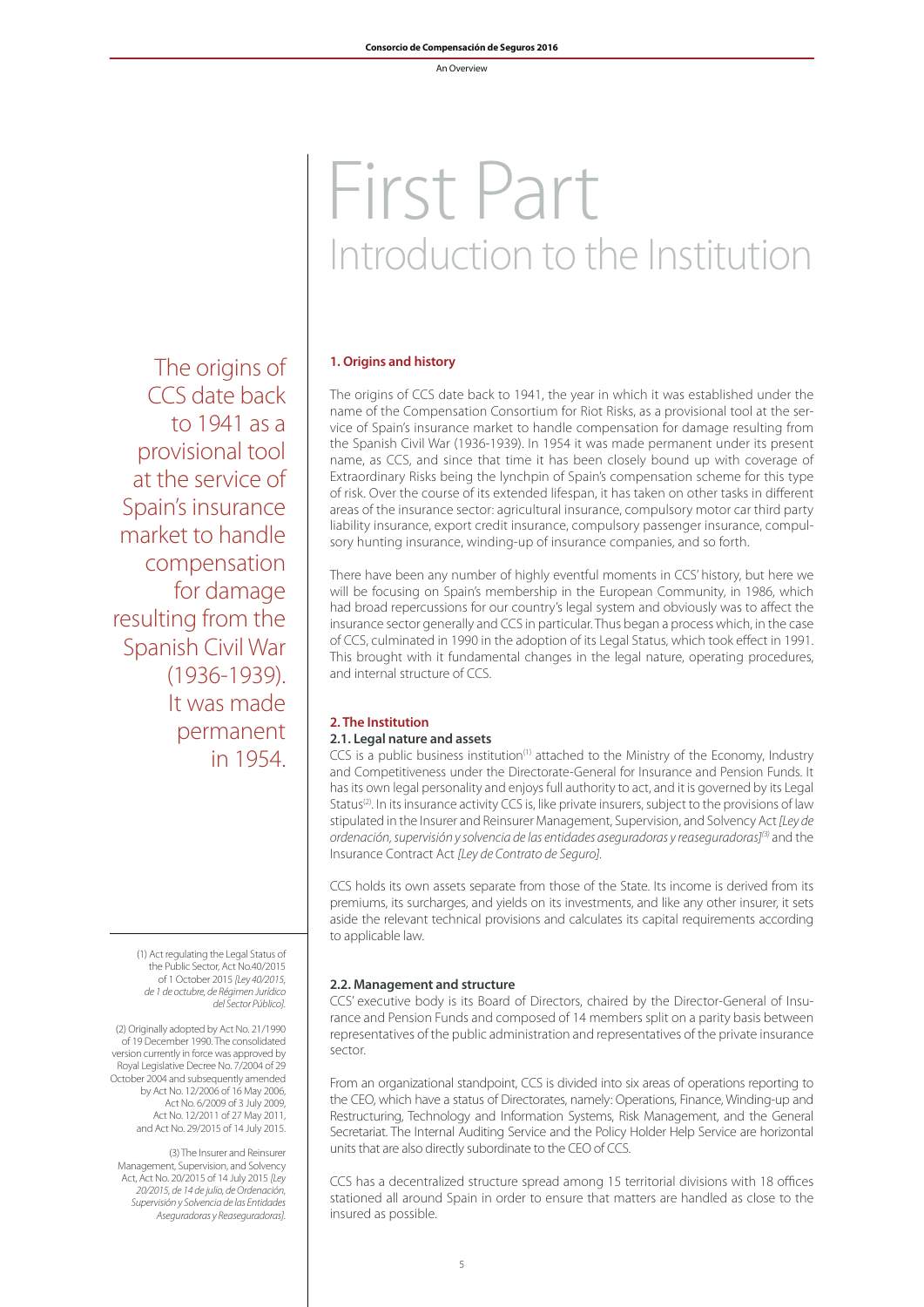

Every three years CCS adopts a triennial strategic plan to guide its activities during the period in question.

#### **2.3. Strategic planning**

Every three years CCS' Board of Directors approves a strategic plan as a framework to guide CCS' activities during the period in question. The Three-year Action Programme (PAT) for the period 2014-2016 concluded in December 2016 with a satisfactory level of implementation.

In 2017 the new PAT 2017-2019 enters into force. The new Action Programme is structured along three strategic objectives, reflecting the mission of the enterprise and defined as:

- 1. To provide solutions to the evolving needs of the Spanish insurance sector, in order to keep contributing to its promotion and stability through the continuous development of CCS' coverage system.
- 2. To foster service quality and efficient business management through risk management and technological innovation.
- 3. To further focus on the principles of corporate social responsibility, paying special attention to sustainability and good governance.

In their turn, these three strategic objectives have been subdivided into 11 general objectives and, to achieve them, 64 corporate programmes have been designed, to be completed in the three years from 2017 to 2019.

#### **3. Functions**

Over the course of its existence, CCS has been tasked with different responsibilities in different areas of insurance. At the present time its remit falls basically in the following areas.

- • Coverage of extraordinary risks to persons and property.
- Compulsory motor car third party liability insurance.
	- Guarantee fund.
	- Third party liability cover for vehicle use for government institutions that request it.
	- Third party liability cover for vehicle use for individuals rejected from at least two insurance companies in the private market.
	- Management of the Informative Record of Insured Vehicles *[Fichero Informativo de Vehículos Asegurados (FIVA)]*
	- Information Centre (Fourth Directive).
	- Record of insurance company representatives (Fourth Directive).
- • Combined agricultural insurance.
- Winding-up of insurance companies.
- Administering and managing the Reserve Fund for the Internationalization Risks of Spain's Economy.
- Nuclear risk insurance coverage.
- Management of the Register of compulsory insurances in Spain.
- Collecting and supplying information on fire and natural elements coverage by municipality.
- Administering and managing the Compensation Fund for environmental damages (to be set up).
- Loss prevention and reduction.

The first four tasks listed are the most important and far-reaching in the field of insurance covers and protection for policy holders. These four tasks are described in the following sections.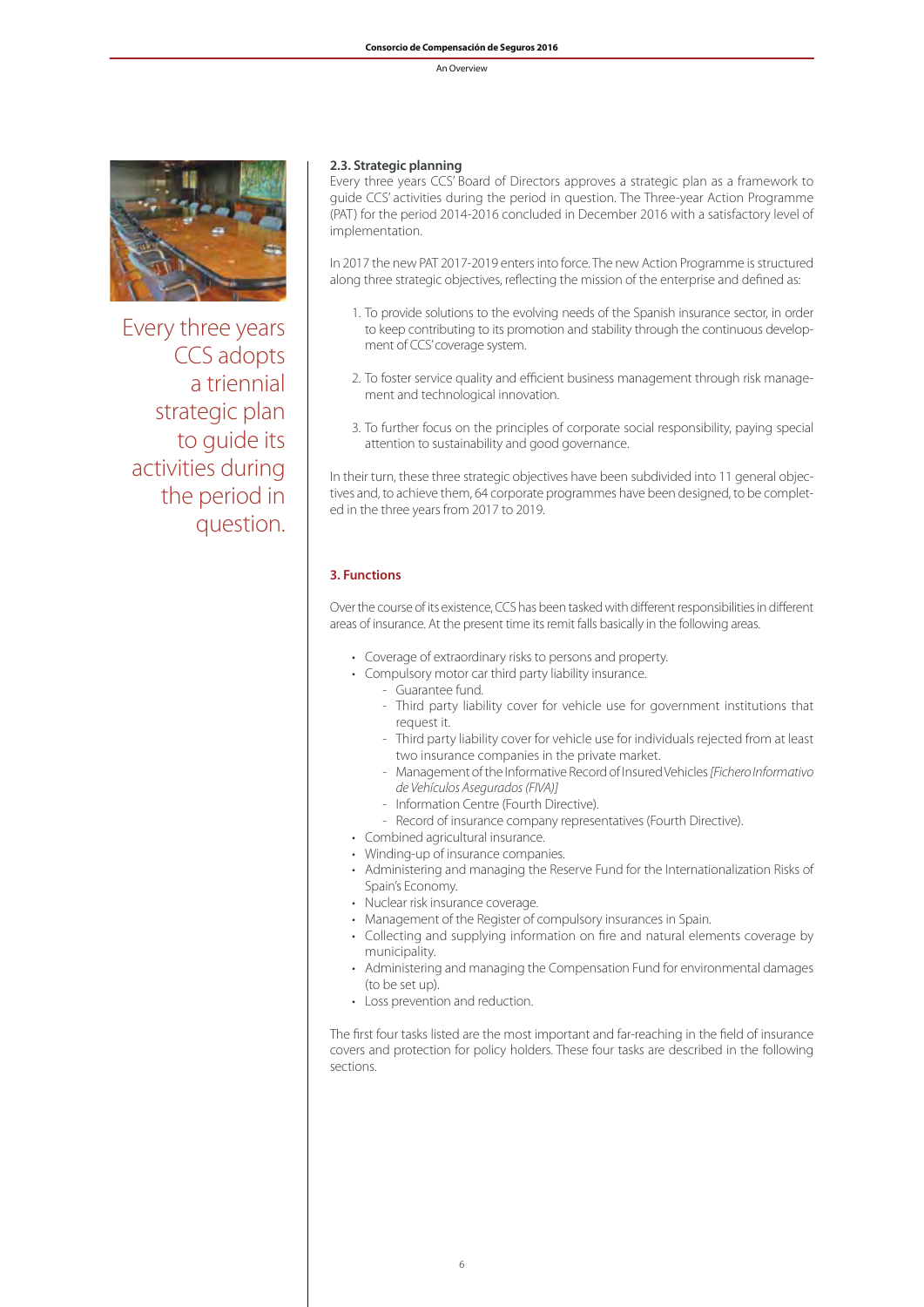## Second Part Main functions

#### **4. Coverage of extraordinaty risks 4.1. The basics**

The purpose of CCS in this respect is to indemnify, by way of compensation and on the basis of a policy taken out with any private insurer, for losses caused by extraordinary events that occur in Spain (which ones are set out in Section 4.3) and cause personal injury or damage to property within Spanish territory. Personal injury caused by events that take place outside Spain is also covered, provided that the insured has his/her usual residence in Spain.

CCS takes charge of compensation where one of the following circumstances exists:

- a. Where the extraordinary risk concerned is not specifically and explicitly covered by the insurance policy taken out with the insurer.
- b. Even in cases in which the damage caused by an extraordinary event is covered by the insurance policy, where the insurer that issued the policy cannot meet its obligations due to bankruptcy or other form of insolvency.

The Spanish scheme for covering extraordinary risks rests on certain basic principles, namely:

- The principle of compensation, that is, compensation among risks (all risks covered receive the same consideration and treatment), among geographical zones (all areas of the country receive the same consideration and treatment, irrespective of the type of risks to which they might be more exposed), as well as compensation in time (the time frame considered is broad so that years with low or only moderate numbers of claims allow resources to be built up for peak years with large numbers of claims).
- The principle of cooperation with Spain's insurance industry as the basis for managing the scheme.

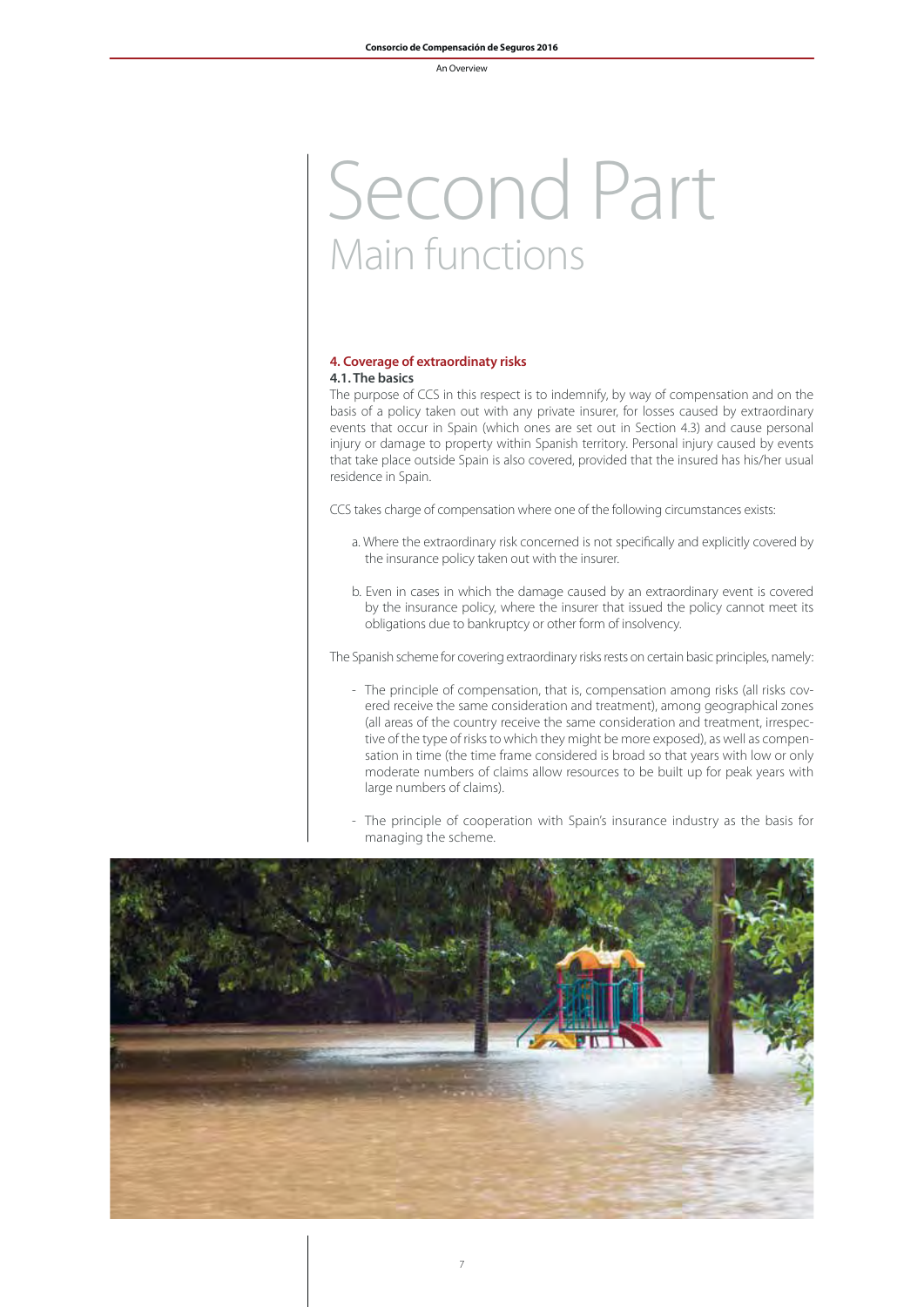#### **4.2. Coverage: prerequisites and mandatory nature**

Entitlement to compensation for one of the extraordinary events covered by the scheme (see Section 4.3) arises only where the injured party has already taken out an insurance policy with a private insurer in one of the branches mentioned below. In other words, taking out an insurance policy with an insurer in one of the branches in question automatically carries with it coverage against extraordinary risks, the coverage extending to the same property or persons for the same amounts insured under the said policy.

Policies bound to include this coverage are those falling under any of the following lines of insurance:

- For PERSONAL INJURY insurance, the branches are life (death cover) and accident insurance, even where these covers are taken out as a complement to another type of insurance or as part of a pension plan.
- For PROPERTY insurance, the branches are:
	- Fire and natural elements.
	- Land vehicles.
	- Motor car third party liability (compulsory insurance).
	- Railway vehicles.
	- Other property damage (theft, glass breakage, damage to machinery, electronic equipment, and computers).
	- Sundry pecuniary losses.

In order to be entitled to indemnification for natural events covered, seven days must have elapsed between the date of issue of the policy (or from its effective date, if later) and occurrence of the extraordinary loss.

#### **4.3. Risks covered**

The risks covered can be classified in three categories:

- a. Natural risks: earthquakes, tidal waves or tsunamis, floods, volcanic eruptions, wind storms (basically tornadoes as well as winds gusting to more than 120 km/h), and falling objects and meteorites.
- b. Violent acts resulting from terrorist attack, rebellion, sedition, riot, and civil commotion.
- c. Action by the armed forces or law enforcement agencies in times of peace.



Taking out an insurance policy with an insurer in one of the branches in question automatically carries with it coverage against extraordinary risks, the coverage extending to the same property or persons for the same amounts insured under the policy.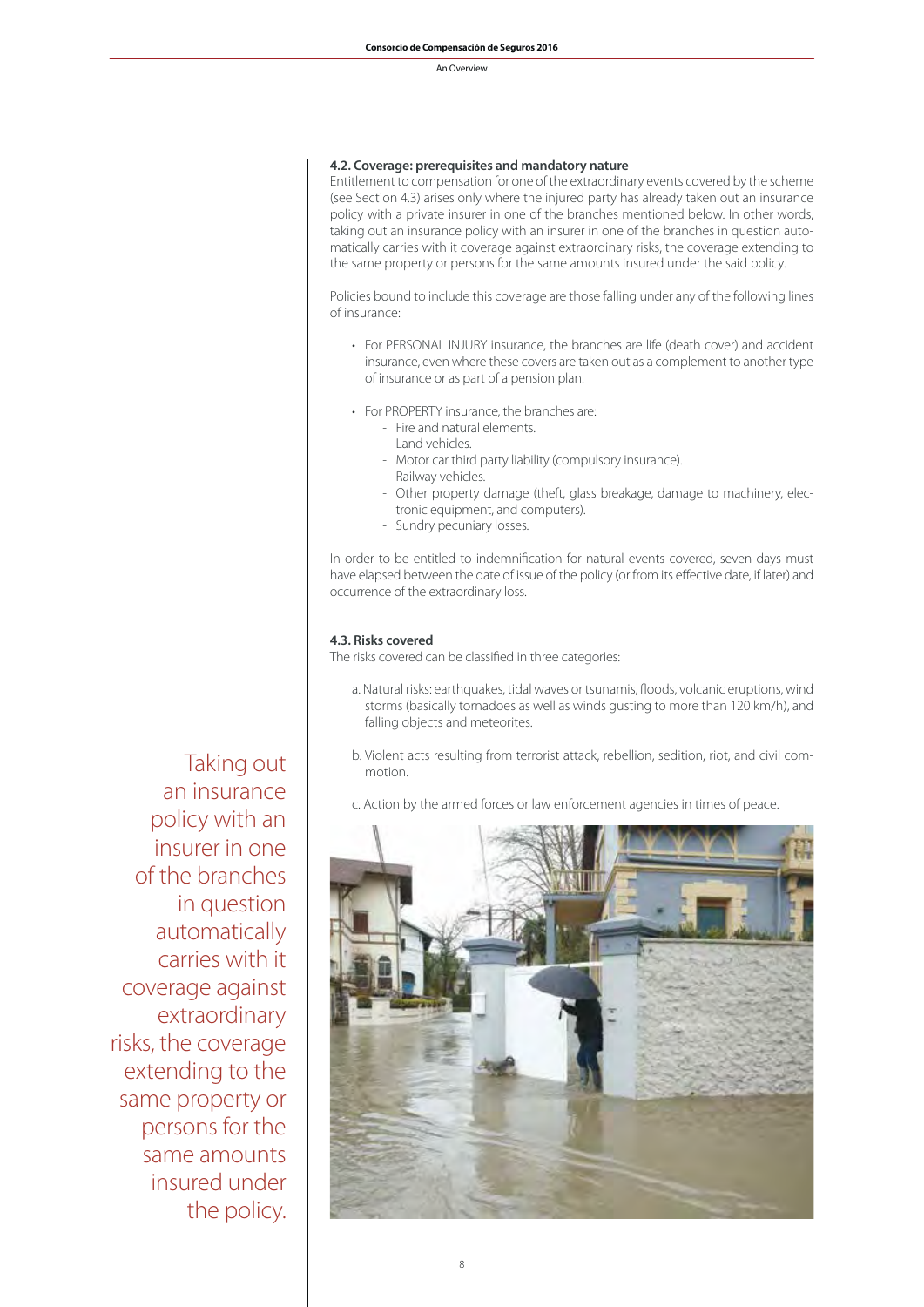In the case of property damage, the indemnity includes direct material damage, defined as destruction or deterioration of the insured property as a direct result of the causal event, as well as lost profits ensuing from those direct damages where this is covered under the ordinary policy.

The catastrophic events covered may very well be the source of major losses. However, for entitlement of compensation it is not a condition that the event causes large amounts of damage to large numbers of people. It thus follows that no official declaration of a "disaster" or "disaster area" is needed for the indemnification process to begin when a claim for compensation is filed by the interested party or his or her representative.

Flood is the risk that accounts for most of the claims in Spain and thus merits special attention. For purposes of CCS' cover, flood is defined as an inundation of land due to the accumulation or runoff of rainwater, meltwater, or waters from lakes, rivers, or inlets through overflow of their natural beds or channels. As for coastal floods, it also encompasses the damages caused by coastal battering, with or without flooding.

Damage produced by the following does not fall within this definition:

- Rain falling directly on the insured property or collected by its roof or cover, drainage system, or patios.
- Water from dams, canals, sewers, collectors, and other underground channels built by man except in case of rupture or malfunction caused by an extraordinary event covered by CCS.

#### **4.4. Indemnity: extent, damage covered, insured sum, and deductible payable by the insured**

In the case of property damage, the indemnity includes direct material damage, defined as destruction or deterioration of the insured property as a direct result of the causal event, as well as lost profits ensuing from those direct damages where this is covered under the ordinary policy. In its turn, loss due to personal injury (life, accident) encompasses death, temporary disability, and permanent disability.

The extraordinary risk cover thus protects the same property and persons as under the ordinary guarantee for the risks covered by the policy and in the same amount as the insured sum.

Indemnification for supplementary expenses (mud removal, sludge extraction, demolition, debris removal, transport to dump) is limited to 4 percent of the insured sum.

For direct property damage there is a deductible of 7 percent of the amount of indemnifiable damage payable by the insured, except for automobiles, homes, and apartment houses. There is no deductible whatsoever in the case of personal injury insurance, and in the case of covers for sundry pecuniary losses the deductible payable by the insured is the same as that set out in the policy. However, there is no deductible of any amount for home-related pecuniary losses (loss of use of the home, forced eviction, and loss of rental income).

Appraisal of the damage is carried out by claims adjusters appointed by CCS for that purpose, and CCS is not bound by any other assessments that may be performed and submitted by the insured or by the insurer.

#### **4.5. Exclusions from coverage**

There is no entitlement to compensation under the scope of this scheme in the following cases:

- a. In terms of the insurance taken out, where the damaged values are not covered or, where they are covered, the policy belongs to a line of insurance not included in the scheme.
- b. In terms of the direct cause of the damage, where the loss event is other than those listed as a covered risk. Accordingly, the following damages are not covered: those directly caused by rain or hail, by the weight of ice or snow, by rising groundwater levels, by slope motion, landslides, or ground settling (except where these are produced by the action of rainwater and flooding occurred in the area concomitantly with those events), by armed conflict, or by acts of civil unrest in the course of demonstrations and strikes organized in conformity with the law currently in force.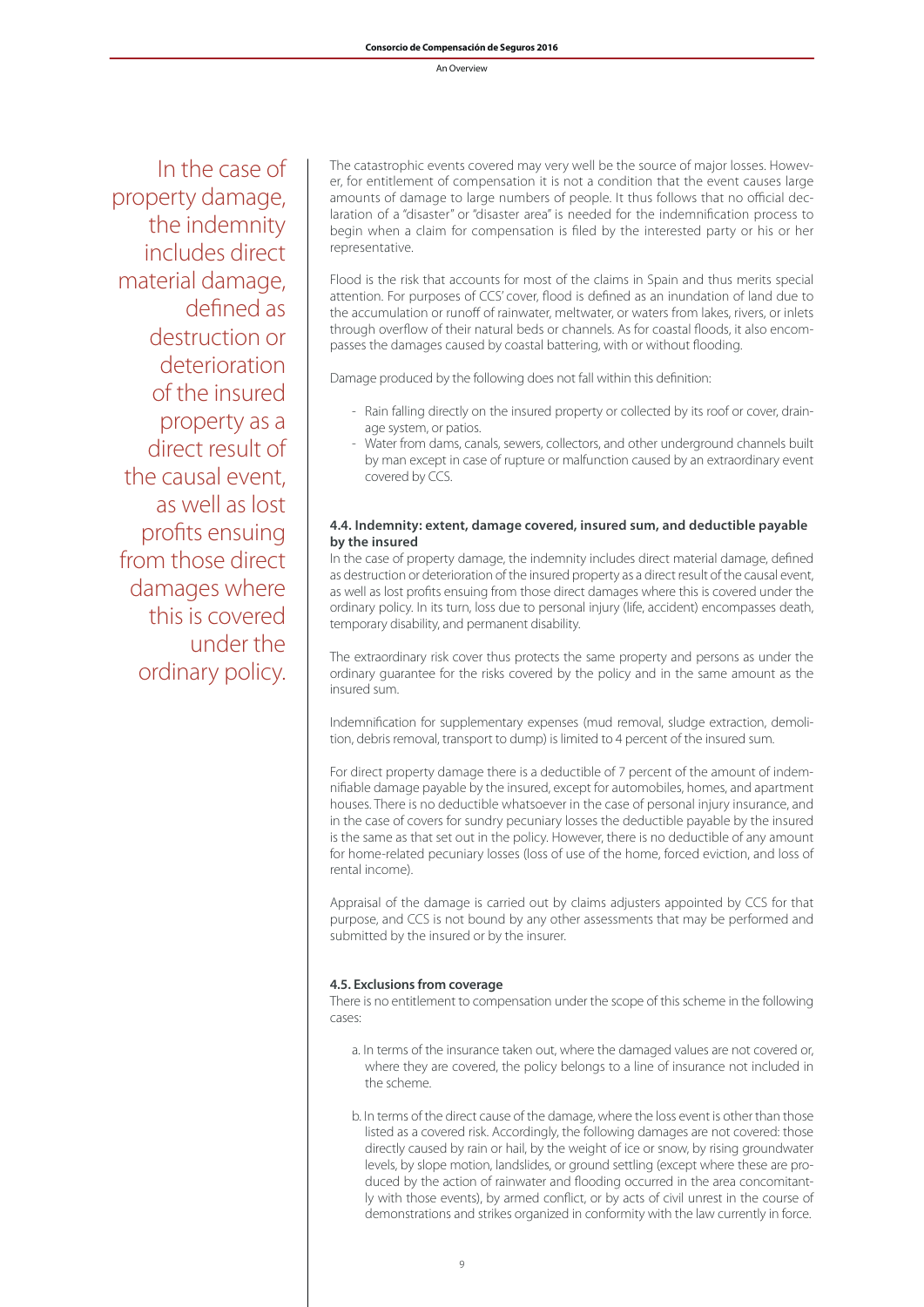

CCS surcharge is the result of applying a specified rate to the sum insured under the policy. The rate differs according to the type of value covered but is applied generally for the whole of Spain and for all risks included under the scheme without distinction.

- c. In terms of the extent of damage, where, due to the size and extreme severity, the loss has been declared to be a "national disaster or calamity" by the Government of Spain. No such case has ever arisen in the history of CCS, notwithstanding the large losses caused by certain catastrophic events.
- d. In terms of the type of damage, where the damage is indirect or the direct and indirect damage produced results in losses other than lost profits. For instance, losses resulting from alterations in any type of power supply are not covered.
- e. In terms of when the losses occur, where those have occurred before the premium has been paid.

#### **4.6. CCS' surcharge: Compulsory nature, rate, and collection**

Inclusion of CCS surcharge on the invoices for all policies of the lines of insurance referred to above is compulsory. Since the responsibility of CCS to handle indemnification does not benefit from any sort of public funding, the surcharge is the main source of funding enabling CCS to fulfil its commitments pursuant to its coverage of extraordinary risks.

CCS surcharge is the result of applying a specified rate to the sum insured under the policy. The rate differs according to the type of value covered but is applied generally for the whole of Spain and for all risks included under the scheme without distinction, and is independent of the degree of exposure. Aside from certain special cases, the general annual rates are:



#### a. For property damage:

- Residential homes and condominiums: 0.08 per mille.
- Offices: 0.12 per mille.
- Shops, shopping centres, department stores, and other similar establishments 0.18 per mille.
- Industry: 0.21 per mille.
- Automobiles: a fixed amount according to vehicle type (for passenger cars, 2.10 euros per vehicle).
- Civil engineering works: various rates according to the type, ranging from 0.28 per mille for motorways to 1.63 per mille for marinas.

#### b. For personal injury (life and accident covers):

- The general rate is 0.005 per mille, special cases excepted.

#### c. For lost profits:

- Homes and apartment houses: an additional rate of 0.005 per mille applied to the sum insured against material damage.
- Remaining risks: a rate of 0.25 per mille applied to the sum insured against lost profits.

Insurers are tasked with collecting the surcharges along with their premiums and with depositing the surcharges with CCS monthly minus a collection fee of 5 percent.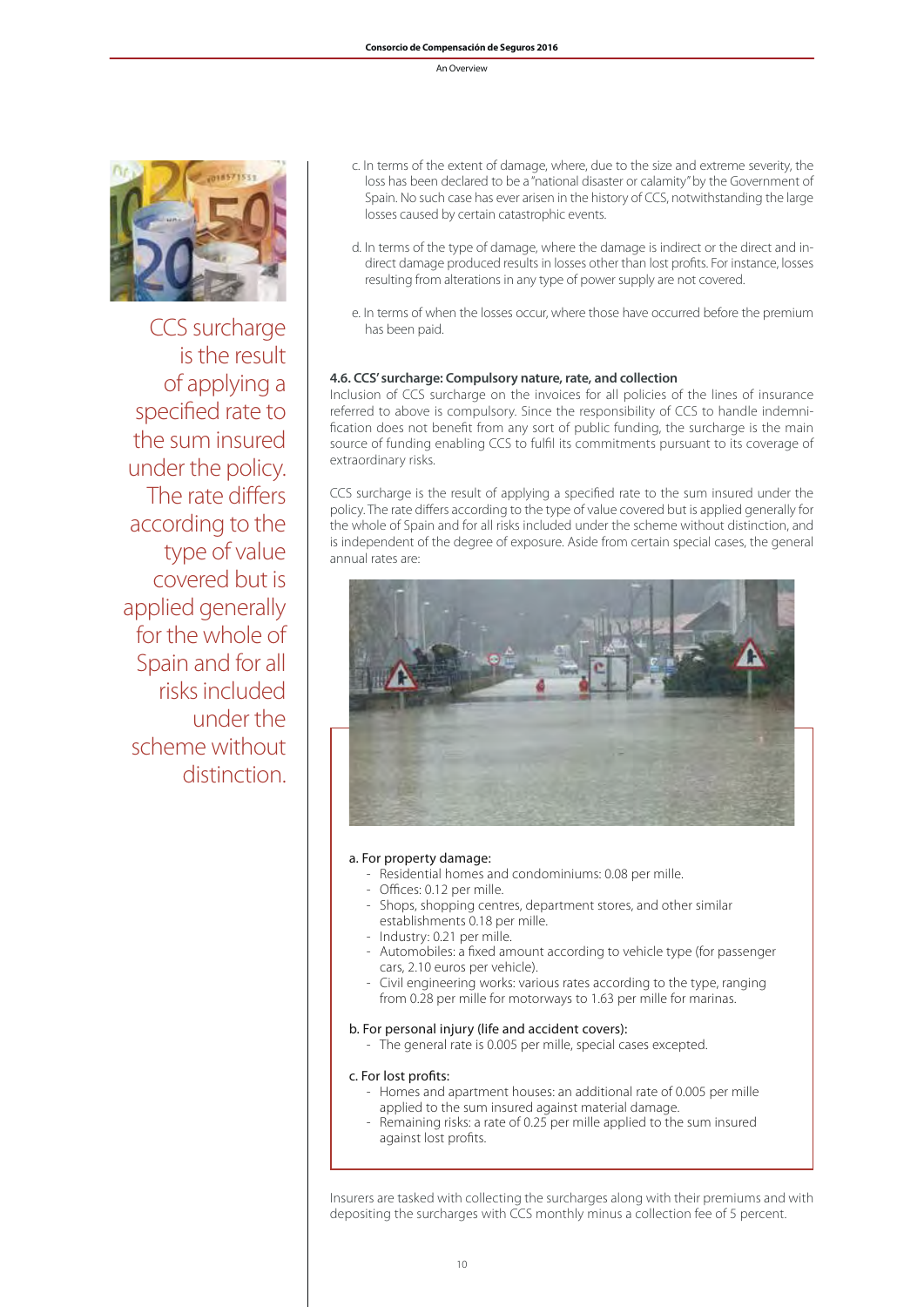#### **4.7. Equalization reserve and financial balance**

The equalization reserve is similar to a provision for fluctuations in loss rates, common in the disaster insurance schemes of many countries, and is built up, ordinarily to certain ceilings and time limits, generally receiving favourable tax treatment.

As for the Spanish extraordinary risk coverage system, this provision is endowed with the annual profits (after taxes) and is tax deductible up to a specific, legally stipulated ceiling. However, it is to be noted that the point here is not in fact to offset unexpected deviations but rather to prepare for the cyclical peaks in loss incidence rates that occur randomly over time, which makes it necessary to periodise funding of the costs by means of a constant premium.

Taking into account the special characteristics of the cover and the public nature of CCS, Article 24 of its Legal Status makes provision for allocations by the Government in order to maintain a suitable technical and financial balance for each branch of insurance and to ensure compliance with the requirements laid down by the legislation connected with Solvency II.

#### **5. Compulsory motor car third party liability insurance 5.1. Background**

The Motor Vehicle Use and Driving Act, Act No. 122/1962 of 24 December 1962 *[Ley 122/1962, de 24 de diciembre, de Uso y Circulación de Vehículos de Motor]* established compulsory automobile insurance in Spain aimed at fulfilling a social need that was deeply felt at the time, namely, protecting victims of traffic accidents by ensuring medical attention and an indemnity to be paid by the insurer of the vehicle at fault up to a limit that was stipulated. By making the coverage compulsory, it sought to ensure that whoever was responsible for a traffic accident would be able to fulfil his or her obligation to repair through insurance the harm caused.

An instrument was therefore created to protect the victims of accidents and to face the circumstances in which achievement of this goal might otherwise be compromised, e.g., where the vehicle at fault could not be identified, was uninsured, was stolen, and so forth. In the beginning this was the National Guarantee Fund for Traffic Risks *[Fondo Nacional de Garantía de Riesgos de la Circulación]*, established by Act No. 122/1962 and later absorbed by CCS as of 1 January 1982 pursuant to Royal Decree No. 2878/1981 of 13 November 1981.

The goal of protecting the victims of accidents taking place in the European Economic Area (the 28 Member States of the European Union plus Iceland, Liechtenstein, and Norway) has caused the coverage to evolve and to be significantly expanded and enhanced in compliance with the corresponding Community Directives.

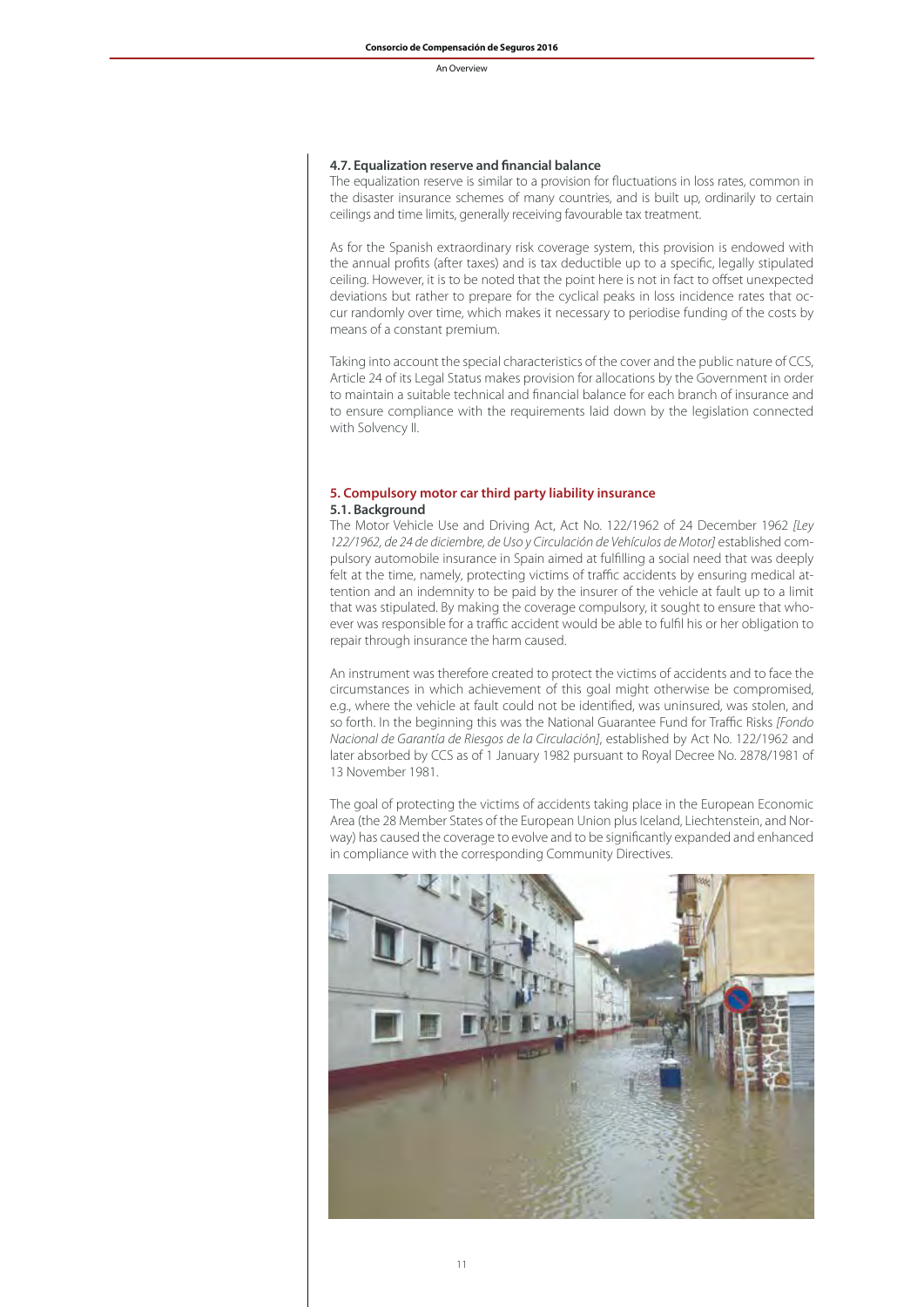Direct insurance activity by CCS in this field is restricted to motor car third party liability insurance and resembles that of any other insurer.

#### **5.2. Legislative framework**

CCS' tasks in relation to compulsory motor car insurance are laid down in:

- Its Legal Status (cited above).
- The Motor Vehicle Use and Driving Civil Liability Act *[Ley sobre responsabilidad civil y seguro en la circulación de vehículos a motor]* (consolidated text approved by Royal Legislative Decree No. 8/2004 of 29 October as amended by Act No. 21/2007 of 11 July 2007).
- The Compulsory Motor Vehicle Use Civil Liability Insurance Regulation approved by Royal Decree No. 1507/2008 of 12 September 2008.

#### **5.3. Function as a direct insurer: underwriting with CCS**

Direct insurance activity by CCS is restricted to motor car third party liability insurance and resembles that of any other insurer, with the collection of a premium and issue of a policy in the following two cases:

- a. Private vehicles. CCS provides compulsory motor car third party liability insurance for vehicles whose request for insurance has not been accepted or has been turned down by at least two insurers.
- b. Vehicles of public institutions. CCS provides coverage for third party liability of official vehicles (vehicles of the National Government, Autonomous Communities, municipal, or public bodies attached to any of the foregoing) on request of such insurance through CCS. In this case CCS may agree to cover motor car third party liability in excess of the limits of compulsory insurance.

#### **5.4. Guarantee fund**

As guarantee fund CCS takes charge of indemnities for damage sustained in the circumstances described below within the territorial scope (see paragraph 5.5) and up to the quantitative limit of the compulsory insurance (see paragraph 5.6).

a. Unidentified vehicles. Personal injuries caused by accidents in Spain in which the vehicle responsible is unidentified. However, where an accident caused by an unidentified vehicle results in significant personal injury, CCS also has the obligation to indemnify for any property damage resulting from the accident in question. For these purposes, significant personal injury is defined as death, permanent disability, or temporary disability involving a hospital stay of more than seven days.

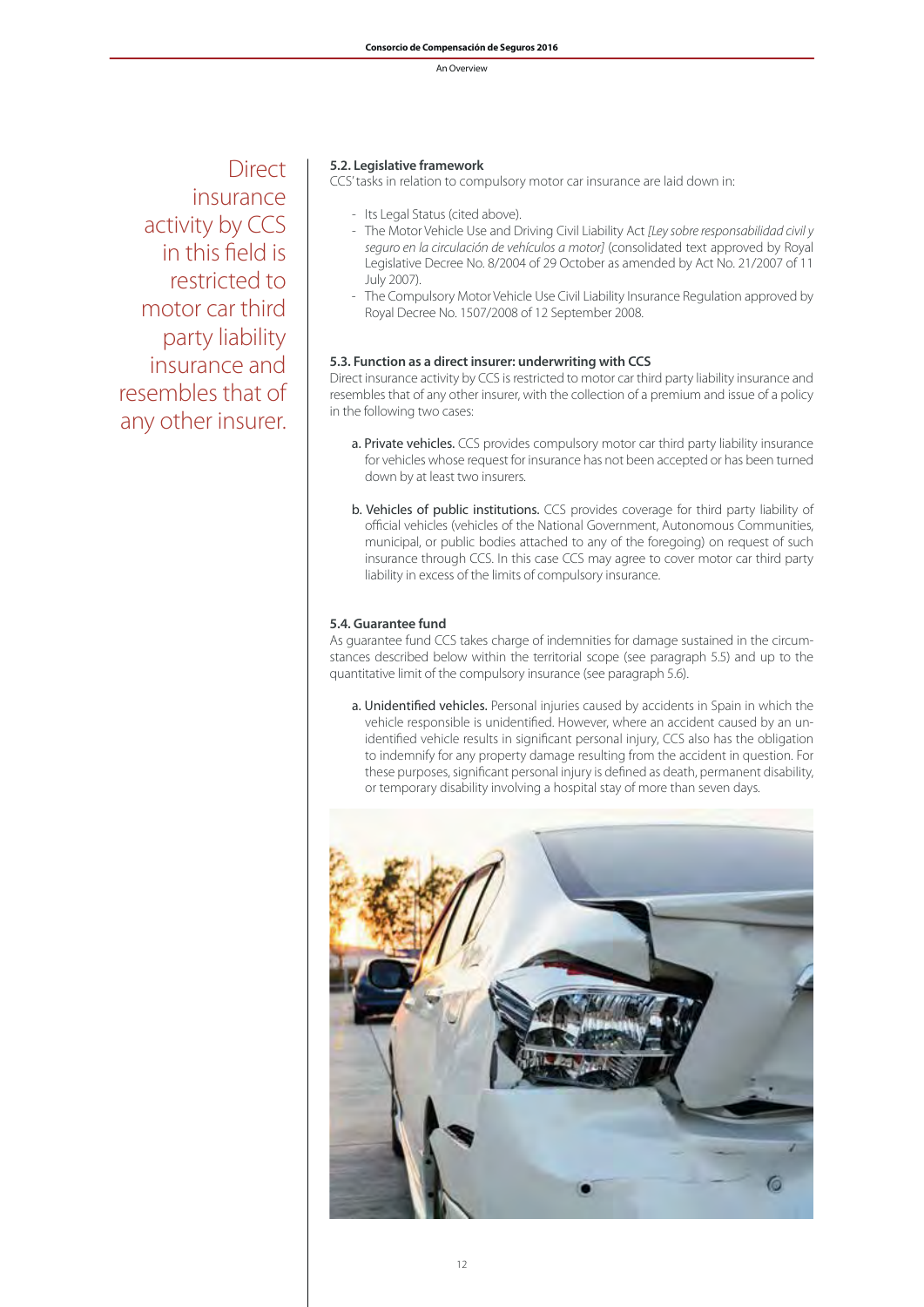- b. Uninsured vehicles. CCS covers personal injuries and property damage caused by uninsured vehicles.
	- c. Stolen vehicles. CCS covers personal injuries and property damage caused by insured vehicles that have been stolen or used without authorization.

In cases b. and c. above, personal injury and property damage sustained by voluntary occupants of the vehicle that caused the accident who knew that the vehicle had been stolen or was uninsured is excluded from coverage by CCS, provided that CCS can prove that the said persons were aware of those circumstances.

- d. Dispute between CCS and the insurer. CCS covers personal injury and damage to property in cases falling within the purview of the compulsory cover or of the three preceding items where a dispute arises between CCS and the insurer of a party involved in the accident regarding who is responsible for indemnifying the injured party.
- e. Insurer insolvent or in liquidation. CCS covers personal injury and damage to property where the Spanish insurer of a vehicle normally based in Spain has been declared insolvent by a court or has been dissolved and is insolvent and has thus been ordered into forced liquidation procedure or this liquidation has been taken over by CCS.
- f. Injured residents of other States in the European Economic Area. Reimbursement of indemnities paid out to such injured parties by the corresponding organizations in charge of indemnification in the following cases:
	- Where the vehicle that caused the accident is normally based in Spain and the insurer cannot be identified.
	- Where an accident has occurred in Spain and the vehicle responsible cannot be identified.
	- In the case of vehicles normally based in other countries that are parties to the Green Card scheme, where an accident has occurred in Spain and the insurer cannot be identified or the vehicle responsible is uninsured.
- g. Vehicles imported into Spain from another Member State of the European Economic Area. CCS covers personal injury and damage to property where the vehicle is uninsured and the accident has taken place within 30 days of acceptance of delivery of the vehicle.

#### **5.5. Territorial scope of CCS coverage**

The compulsory insurance scheme guarantees the third party liability cover for automotive land vehicles normally based in Spain throughout the territory of the European Economic Area and the territory of those States that are parties to the Agreement between national insurers' bureaux of the Member States of the European Economic Area and other Associate States: Albania, Andorra, Azerbaijan, Belarus, Bosnia and Herzegovina, Iran, Israel, Macedonia, Moldova, Montenegro, Morocco, Russia, Serbia, Switzerland, Tunisia, Turkey, and Ukraine.

Coverage extends to any type of stay of insured vehicles in the territory of another Member State of the European Economic Area while the policy is in force.

#### **5.6. Quantitative limits to coverage**

According to Article 4 of the consolidated text of the Motor Vehicle Use and Driving Civil Liability Act, the sums covered by compulsory insurance are:

- For personal injury, 70 million euros per claim, irrespective of the number of victims.
- For property damage, 15 million euros per claim.

Where the amount of the indemnity is greater than the sum covered by compulsory insurance, the said maximum amount shall be charged to the scheme and the rest up to the total amount of the indemnity shall be defrayed by the non-compulsory insurance or by the party responsible for the loss, as appropriate.



The compulsory insurance scheme guarantees the third party liability cover for automotive land vehicles normally based in Spain throughout the territory of the European Economic Area and the territory of those States that are parties to the Agreement between national insurers' bureaux.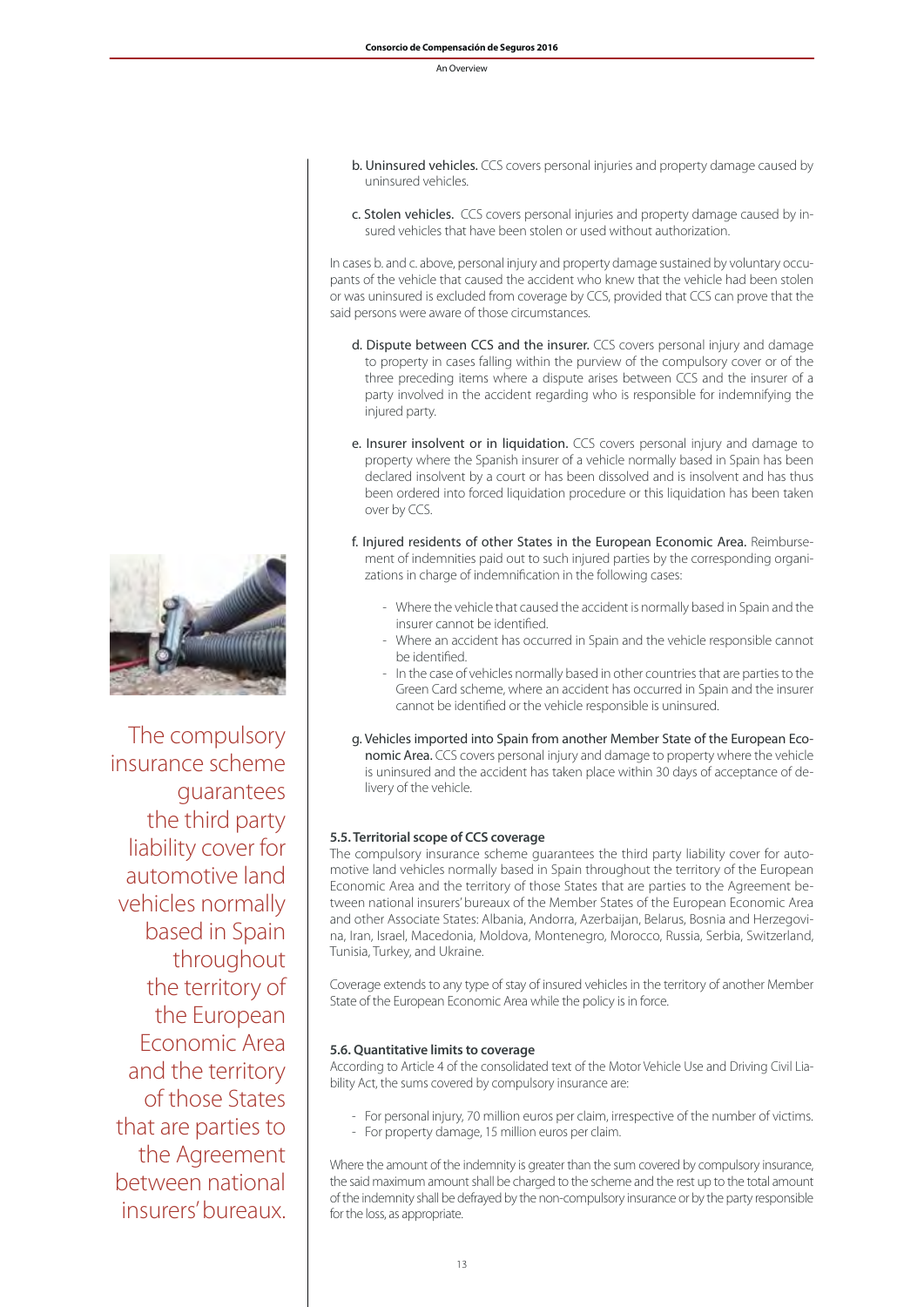#### **5.7. Premiums and surcharges**

- a. Direct cover. In the case of private vehicles, CCS will decide in each case the amount of the premium to be paid by policy holders whose compulsory insurance cover has been turned down by insurers and in so doing will take into account the possible adverse selection component. It will also set the premium to be charged for the vehicles of public institutions.
- b. Guarantee fund. The surcharge has been set at 1.5 % of the commercial premium charged by insurers for the compulsory vehicle cover and is to appear as such on the corresponding invoice for premiums.
- c. Collection. The collection procedure differs for premiums (direct insurance activity) and for surcharges (guarantee fund activity). CCS collects premiums directly itself, whereas it is the insurers who bear responsibility for collecting surcharges and subsequently paying them to CCS.

#### **5.8. Indemnities**

#### a. Direct cover.

- Under the compulsory insurance cover, CCS is liable to indemnify the injured party for injuries and damage sustained up to the legally established limit (for personal injury 70 million euros per claim, irrespective of the number of victims, and for property damage 15 million euros per claim).
- In the case of official vehicles of government bodies that have opted to take out non-compulsory insurance, coverage of damage to third parties is unlimited.
- b. Guarantee fund. CCS is required to indemnify injured parties within its territorial scope up to the quantitative limit of the compulsory cover; injured parties may also take direct action against CCS.
- c. Medical attention and other covers. In addition to the above-mentioned indemnities, CCS shall defray all anticipated costs of future medical attention and other indemnities laid down in Title IV of the consolidated text of the Motor Vehicle Use and Driving Civil Liability Act.
- d. Right of recovery. CCS exercises this right in the same cases as other insurers, that is, in accordance with Article 10 of the consolidated text of the Motor Vehicle Use and Driving Civil Liability Act. CCS may also exercise this right against the owner and the party responsible for an accident where the vehicle is uninsured or against the perpetrators, accomplices, or accessories after the fact involved in the theft or unauthorized use of the vehicle that has caused an accident and against the party causing an accident who had knowledge of the said theft or unauthorized use.

CCS has been tasked with operating the Informative Record of Insured Vehicles (FIVA) in the context of the compulsory motor car third party liability insurance.

#### **5.9. Informative Record of Insured Vehicles** *[Fichero Informativo de Vehículos Asegurados (FIVA)]*

- a. Purpose of the FIVA. CCS has been tasked with operating the Informative Record of Insured Vehicles (FIVA) in the context of the compulsory motor car third party liability insurance, for two primary purposes:
	- To furnish the necessary information to enable persons involved in a traffic accident to ascertain, without undue delay, the name of the insurer covering the third party liability of each one of the vehicles involved in the accident.
	- To contribute to monitoring of the obligation of all owners of motor vehicles normally based in Spain to take out and keep renewed an insurance policy that covers the third party liability of motor vehicle use within the purview and up to the limits set by the compulsory insurance cover. Accordingly, the law provides that CCS shall deliver the information contained in the FIVA to the General Directorate for Traffic *[Dirección General de Tráfico]* on a daily basis.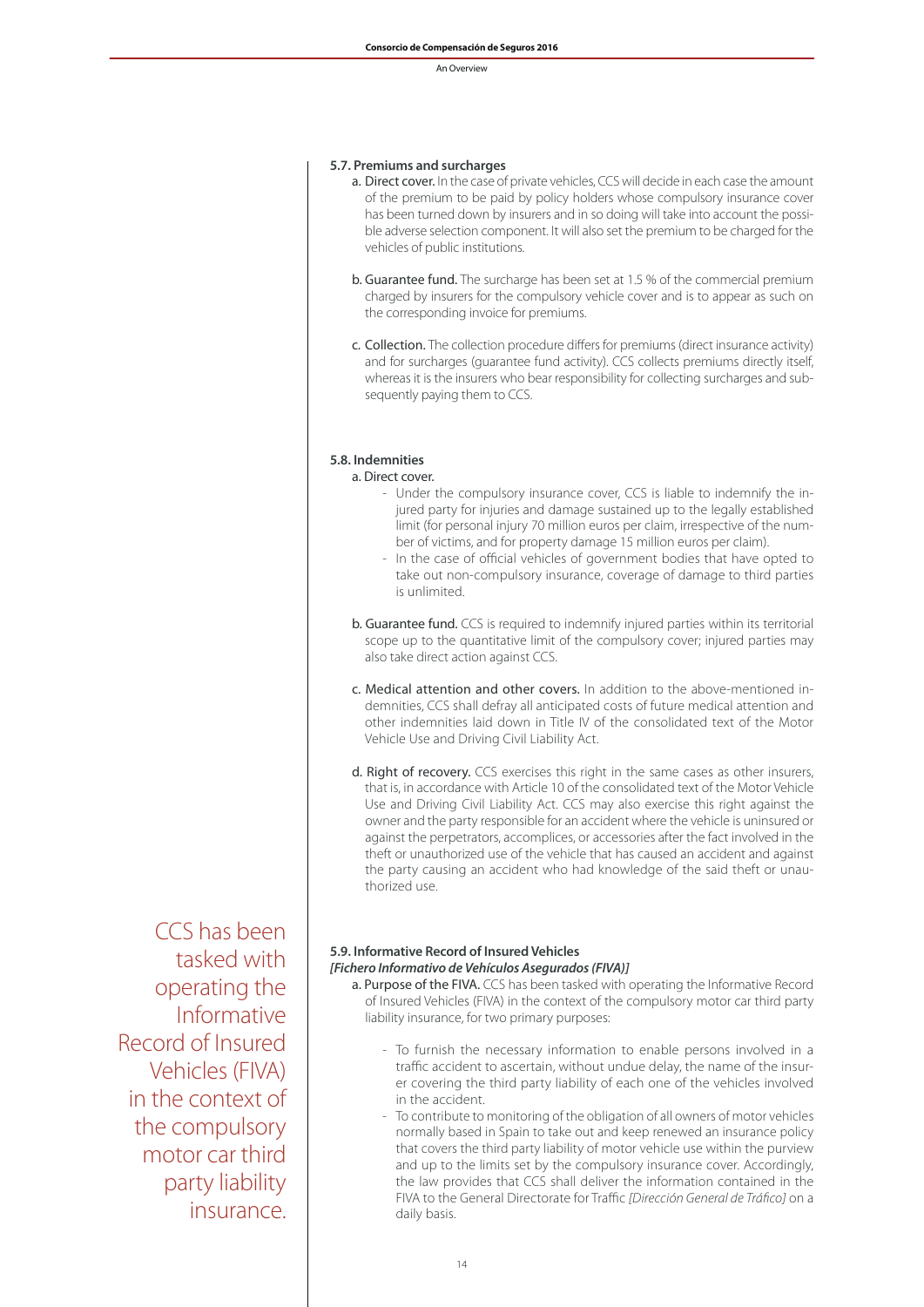

CCS' duties as an Information Centre fall within European Union regulations for protecting traffic accident victims in a Member State other than the one in which they are resident. b. Information in the FIVA. Insurers are legally required to give notice, on a daily basis, of the vehicles they insure and cease to insure. The data on file in the FIVA are basically the plate number, the type of compulsory insurance cover (duration and the dates of the start and end of coverage), and the name of the vehicle's insurer.

#### c. FIVA data may be released to:

- The parties involved in traffic accidents, i.e., both the parties in an accident who have sustained personal injury or property damage and the insurers who request information in their capacity as representatives of the injured parties in the traffic accident.
- The Ministry of the Interior through the General Directorate forTraffic.
- The Office of the Attorney General, judges, courts and tribunals.
- The Spanish Office of Automobile Insurers *[Oficina Española de Aseguradores de Automóviles (OFESAUTO)]*.
- Compensation bodies, information centres, and Guarantee funds of other Member States of the European Economic Area.
- Medical centres and emergency medical services that have agreements with CCS and with insurers for medical assistance to injured traffic victims.

#### **5.10. CCS as Information Centre**

a. In case of: losses that occur in a Member State other than the State of residence of the injured party. CCS' duties as an Information Centre fall within European Union regulations for protecting traffic accident victims in a Member State other than the one in which they are resident. The purpose is to enable parties injured by an accident to seek compensation in his or her State of residence so that a claim can be handled in that State and in the official language of that State.

Insurers based in Spain and branches of third countries in the territory of Spain are to appoint a representative in the other Member States of the European Economic Area to process and settle, in the State of permanent residence of the injured party, losses caused by vehicles normally based and insured in a Member State of the European Economic Area.

The said representative is to reside in or be established in the Member State in which it is to operate and shall have sufficient authority to represent the insurer and pay injured parties compensation in full.

Along these same lines, insurers in the other Member States of the European Economic Area have the same obligations and are to appoint a representative to process and settle losses suffered by Spain residents in another Member State.

- b. Duties of CCS as an Information Centre. CCS acts as the Information Centre for accidents caused by vehicles normally based and insured in a Member State of the European Economic Area. CCS supplies injured party with the information needed to be able to submit claims to the insurance company or their representatives so that they can process and settle claims. It also supplies injured party with the name and address of the owner, regular driver, or legal holders of the vehicle normally based in Spain where the said injured party have a lawful interest in obtaining that information. The General Directorate for Traffic or the insurance company have to furnish these particulars to CCS.
- c. Procedure for requesting information. Requests for information are made by submitting the form approved for that purpose to CCS' Production Department at Paseo de la Castellana 32, 28046 Madrid, or by e-mail to the following address: ccs@consorseguros.es.

In any case, the Register of Insurers' Representatives *[Registro de Representantes de las Entidades Aseguradoras]* in the European Economic Area may be searched directly on CCS' website (www.consorseguros.es).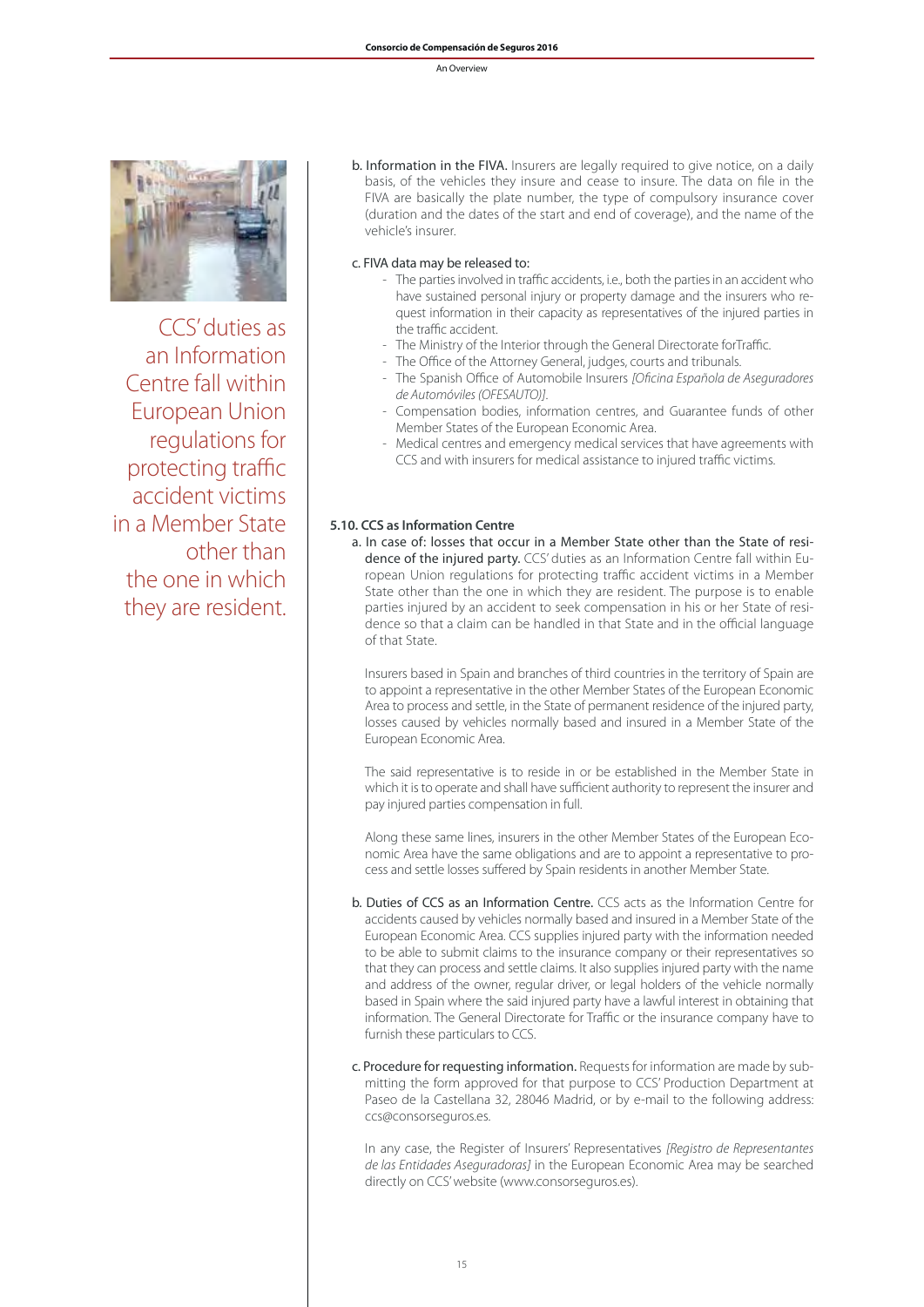

The Spanish Pool of Combined Agricultural Insurance (AGROSEGURO) handles and manages this insurance scheme in which CCS plays several roles.

#### **6. Combined agricultural insurance 6.1. Introduction**

Act No. 87/1978 established the current Combined Agricultural Insurance system *[Seguros Agrarios Combinados (SAC)].* The Implementing Regulations to the Act were issued the following year, and the first yearly Multi-Risk Agricultural Insurance Plan was approved in 1980. The Government lays down the guidelines for this insurance under its yearly plans, setting the crops to be protected by the insurance and the perils to be covered.

This is a non-compulsory insurance scheme for farmers, but if insurance is taken out for a crop, it must be taken out for all the crops of their property. Coverage is taken over by the insurers that each year make up the coinsurance framework, which must be approved by the Directorate-General for Insurance and Pension Funds.

The Spanish Pool of Combined Agricultural Insurance Companies *[Agrupación Española de las Entidades Aseguradoras de los Seguros Agrarios Combinados, S.A. (AGROSEGURO)]* handles and manages this insurance scheme for insurers.

The Government participates actively in this branch of insurance by supporting, monitoring, and promoting the scheme, which, since its inception, has served as an instrument for managing the agricultural sector and stabilizing farm income. The scheme is subsidized by the Central State Administration under the National Agricultural Insurance Agency *[Entidad Estatal de Seguros Agrarios (ENESA),* a subsidiary body of the Ministry of Agriculture and Fishing, Food, and the Environment*]* and by the regional governments (Autonomous Communities).

Through their farmers' organizations and associations, policy holders play an important role in designing the scheme under ENESA's General Committee.

The principle of solidarity, a basic feature of the insurance, takes on particular importance in this connection.

#### **6.2. Duties of CCS in the Combined Agricultural Insurance Scheme**

CCS has the following functions in this regard:

- a. CCS is one of the co-insurers, with a stake of 10%. It has been performing this function continuously since 1985, taking charge of a different percentage of the coinsurance framework over the years.
- b. CCS acts as the compulsory reinsurer for the scheme (handling "excess of loss" reinsurance) in the terms laid down by the Ministry of the Economy, Industry and Competitiveness. As reinsurer CCS pays compensation for most of the excess in years in which the co-insurers as a whole sustain excess losses.

Since the different lines of insurance, and indeed the risks covered themselves, can behave quite differently, the reinsurance scheme offers three distinct covers for the various lines, namely, the categories "viable", "experimental", and "animal removal and destruction costs". The high level of risk taken on under the various covers offered requires protection of the overall scheme by means of public reinsurance to ensure proper operation and continuation of this insurance system.

The resources used for the reinsurance come from surcharges on premiums. These surcharges are separate for the categories of insurance lines on the basis of the different levels of risk.

Where managing these resources yields a profit, these are added to a specific equalization reserve, for the purpose of being able to face future losses. This reserve receives special tax treatment within certain limits reviewed on a regular basis.

Both in its role as co-insurer and in its role as reinsurer of the scheme, CCS' mission has been extremely important from the inception of the Combined Agricultural Insurance scheme.

c. Through its supervision of claims adjustment for losses, CCS is able to be highly effective in its role as reinsurer.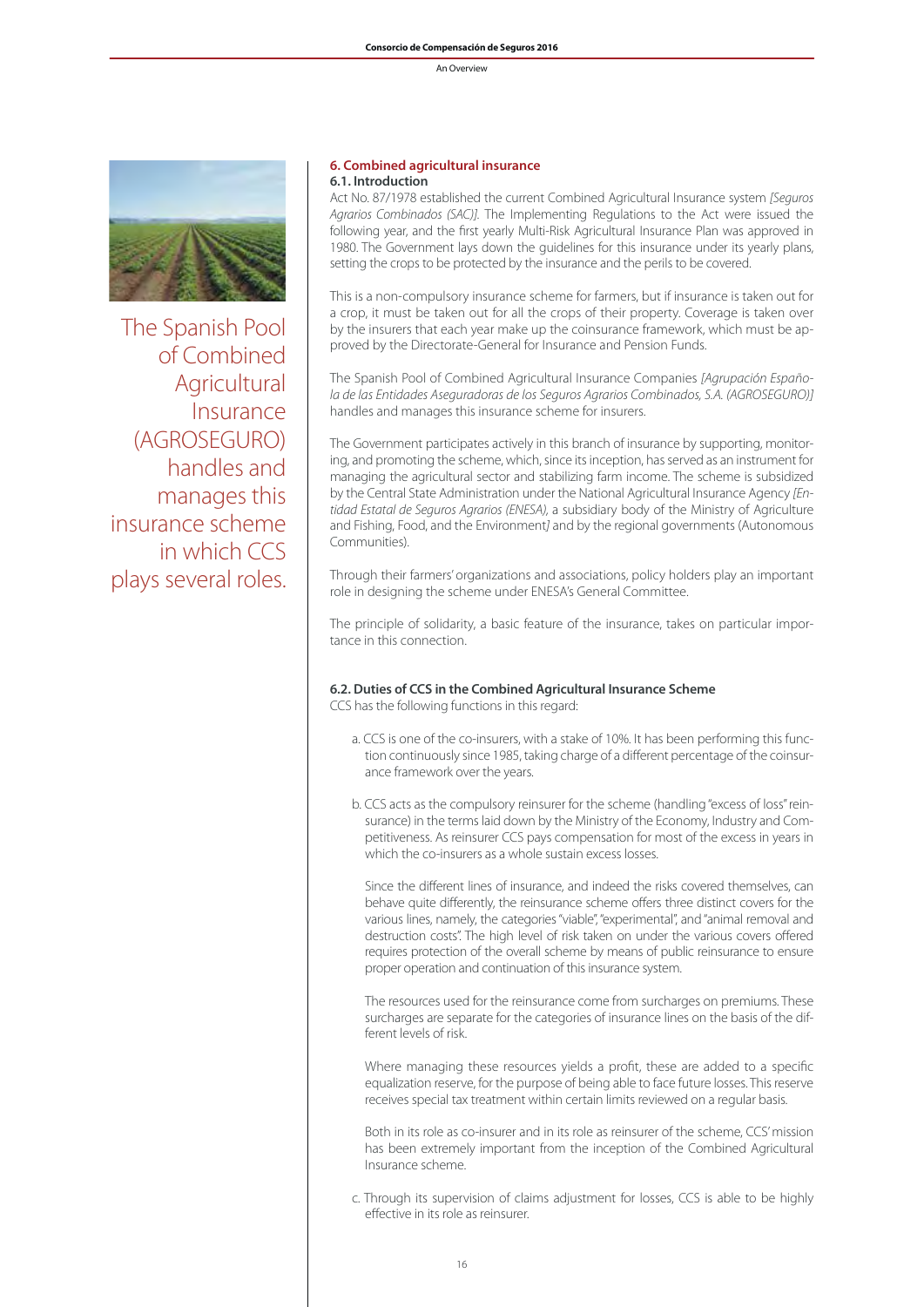#### **7. Winding-up activity and assistance in restructuring insurance companies**

The Insurer and Reinsurer Management, Supervision, and Solvency Act, Act No. 20/2015 of 14 July 2015 *[Ley 20/2015, de 14 de julio, de Ordenación, Supervisión y Solvencia de las Entidades Aseguradoras y Reaseguradoras (LOSSEAR)]* and Royal Decree No. 1060/2015 of 20 November 2015 approving the Implementing Regulations to that Act set up special regulations for the winding-up of insurance companies by CCS, with different procedures for insurers that are solvent and those that are insolvent.

Further, the LOSSEAR has assigned CCS the additional function of helping and supporting the Directorate-General for Insurance and Pension Funds where it orders special supervision and intervention of operating insurance companies, thereby helping to keep the sector on a sound footing, in all cases by order of and under the direction of the supervisory authority.

In the scope of its winding-up activity, CCS can take on either of two legal roles which will define its functions. It may act as liquidator in administrative proceedings, when it is charged with this task by the Ministry of the Economy, Industry and Competitiveness or by the competent of the authority of the Autonomous Community concerned, or it may act as insolvency administrator or mediator in insolvency proceedings involving an insurer.

In either case it may apply the liquidation benefits laid down in the LOSSEAR, namely:

- 1. The acquisition of the credits related to the insurance policies, by paying the insureds the corresponding amounts, proportionally corrected according to the evaluation of the company assets, applying a series of enhancements, in relation to the liabilities side of the balance sheet.
- 2. Settling in advance the debts owed to employees in the form of salaries and severance payments for dismissal within the limits laid down in Article 52.c) or Article 53.1.b) of the consolidated text of the Labour Code *[Estatuto de los Trabajadores]*, acquiring the part of the salaries and severance payments payable by the Salary Guarantee Fund *[FOGASA]* and acting on behalf of the employees.
- 3. Recovery of the liquidation expenses by CCS will depend on full settlement of all other debts approved in the liquidation plan.



The Law sets up special regulations for the winding-up of insurance companies by CCS, with different procedures for insurers that are solvent and those that are insolvent.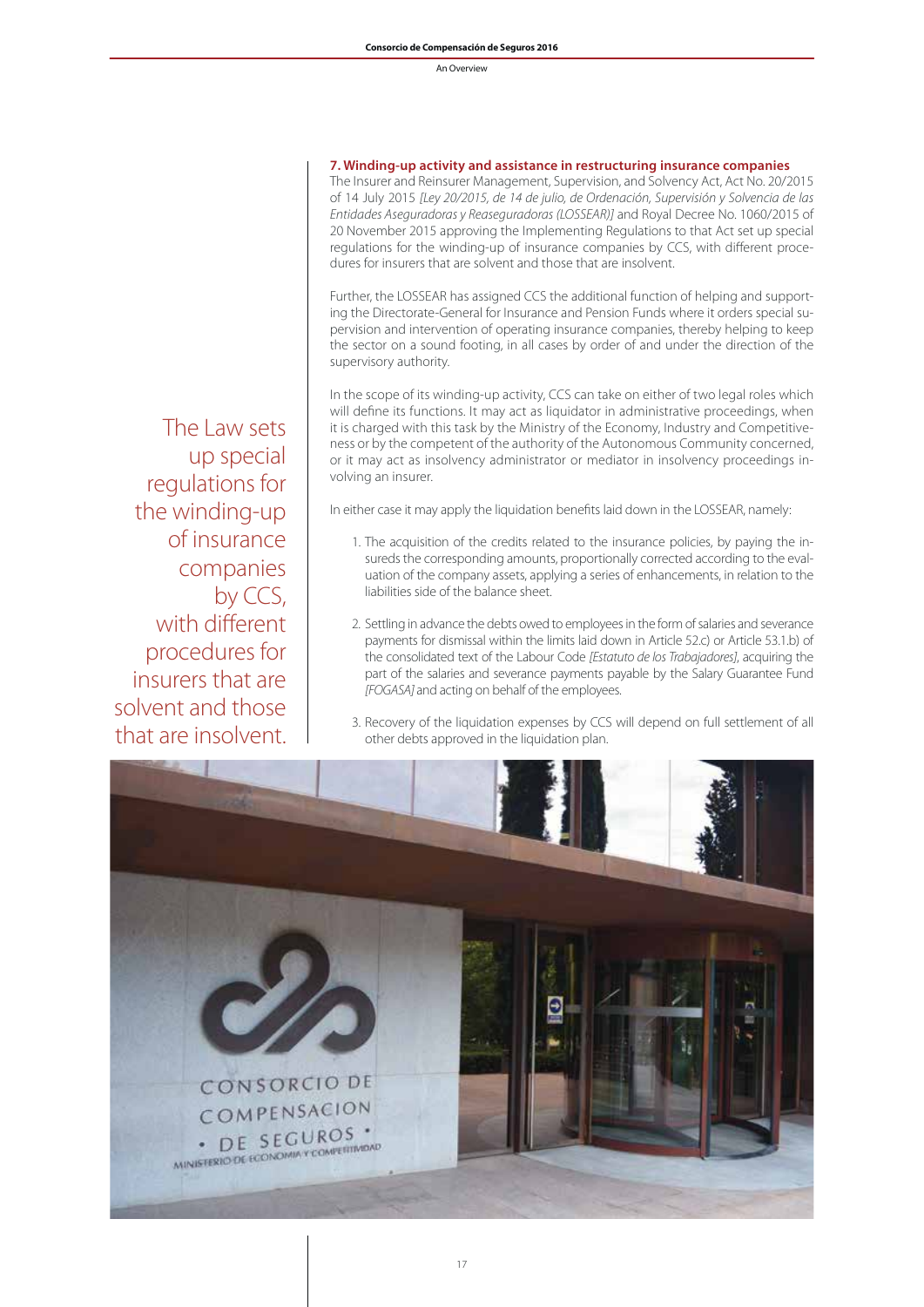In its winding-up activity, CCS does not act as a Guarantee Fund as it does not guarantee policy holder creditors a previously established level of protection.

Comparing this system to other systems outside Spain for protecting policy holder creditors in cases of liquidation of insurance companies:

- 1. CCS does not act as a Guarantee Fund as it does not guarantee policy holder creditors a previously established level of protection; rather, CCS decides on the percentage acquisition of policy holder credits according to the status of each company's assets, with a series of enhancements that apply both to the assets and the liabilities up to and including 100 % of the current value of the credits.
- 2. The principle of registered office location of the company undergoing liquidation in Spain applies with respect to the extent of protection, extending to both life and non-life transactions.
- 3. The principle of risk location status applies with respect to the system used to fund the liquidation steps. Furthermore, only non-life transactions are involved in funding the liquidation steps.
- 4. To provide resources for winding-up-related activities, there is a surcharge or fixed charge on premiums of 1.5 per mille as a compulsory ex ante contribution by policy holders, collection being managed by the insurer.

The main features of CCS' winding-up activity apart from insolvency proceedings against insurance companies, are:

- 1. Replacement of all management bodies of the company undergoing liquidation, so shareholder or policy holder meetings cease to be held.
- 2. Non-debtor status and no liability on the part of CCS, its subsidiary bodies, representatives, or agents re the obligations and responsibilities of the insurer or its directors.
- 3. Compulsory inclusion of all creditors in the winding-up proceedings, hence neither the creditors nor the insurer may seek a declaration of bankruptcy. CCS will only seek such a declaration where the creditors' meeting does not approve the liquidation plan or the Directorate-General for Insurance and Pension Funds does not approve the plan.
- 4. Maturity of all of the insurer's outstanding debts with discontinuation of the accrual of interest, except for mortgages and pledges up to the limit of the guarantee.
- 5. Cessation of enforcement of all judgments, liens, and pending proceedings in and out of court from referral to the end of the liquidation proceedings.
- 6. Advance of funds for the liquidation expenses, charged to the CCS' resources.

#### **Related websites:**

- • *Consorcio de Compensación de Seguros:* www.consorseguros.es
- • "Consorseguros"Digital Magazine: www.consorsegurosdigital.com/idioma/en
- • Directorate-General for Insurance and Pension Funds*[Dirección General de Seguros y Fondos de Pensiones]*: www.dgsfp.mineco.es
- • AGROSEGURO (Spanish Pool of Multi-Risk Agricultural Insurance Companies *[Agrupación Española de Entidades Aseguradoras de los Seguros Agrarios Combinados, S.A.)]*: www.agroseguro.es
- ENESA (National Agricultural Insurance Agency *[Entidad Estatal de Seguros Agrarios]*): www.mapama.gob.es/en/enesa/
- • OFESAUTO(SpanishOffice of Automobile Insurers*[Oficina Española de Aseguradores de Automóviles]*): www.ofesauto.es/en/
- • UNESPA (Spanish Union of Insurers and Reinsurers*[Unión Española de Entidades Aseguradoras y Reaseguradoras]*): www.unespa.es/frontend/unespa/base.php?cambio\_idioma=si&idioma=2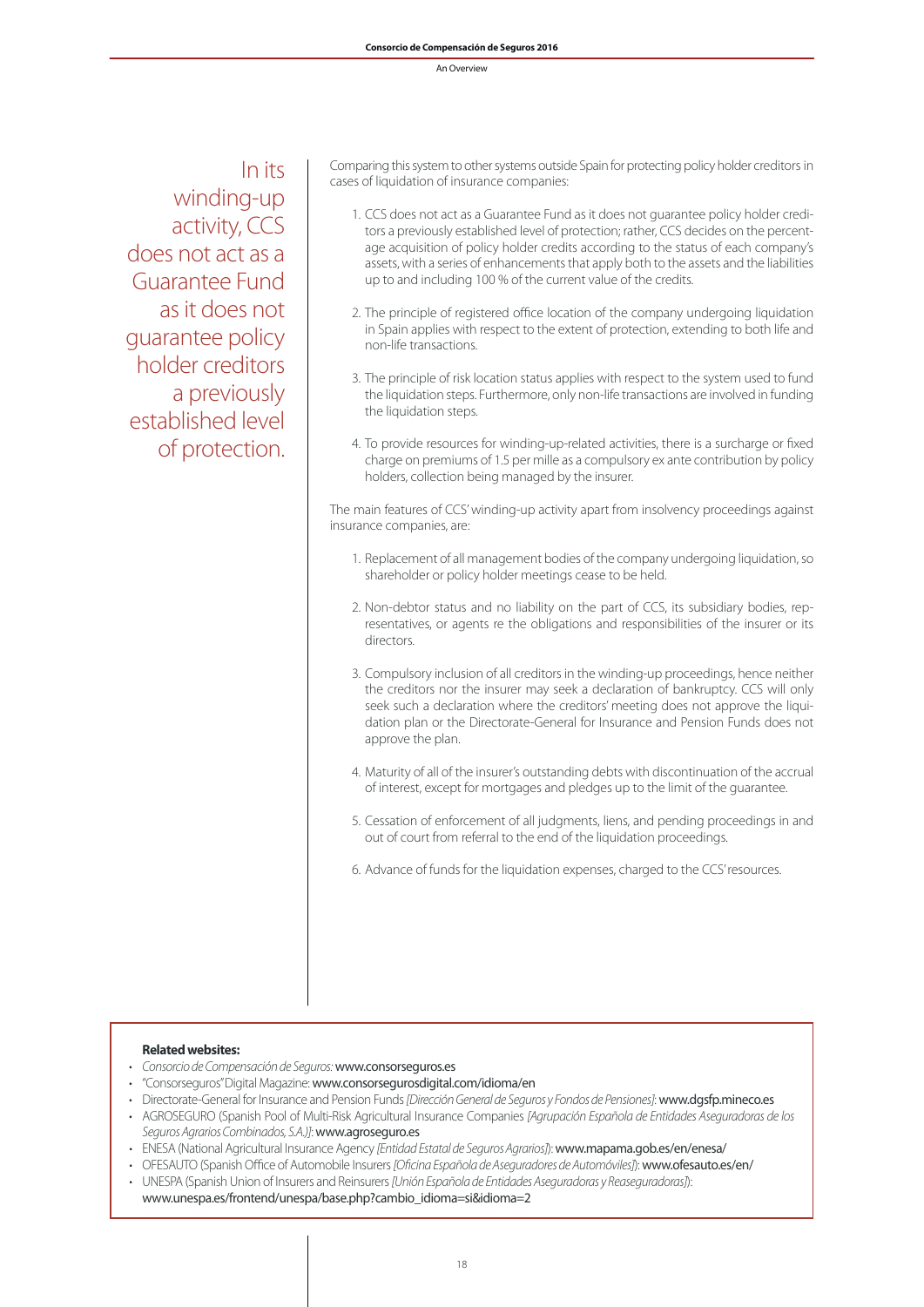

#### Headquarters

Paseo de la Castellana, 32 • 28046 – MADRID • Tel.: 91 339 55 00

**Informationn** Tel.: 91 339 55 55 • Fax: 91 339 55 78 E-mail: ccs@consorseguros.es

#### **Policy Holder Information Hotline**

902 22 26 65 (calls from Spain only) • +34 952 36 70 42

#### Regional offices of the Consorcio de Compensación de Seguros

#### WESTERN ANDALUSIA

(Seville, Cadiz, Huelva, and Cordoba) AND CEUTA Luis Montoto, 107. 41007 SEVILLA

Tel.: +34 95 498 14 00 • Fax: +34 95 498 14 01 ccssevila@consorseguros.es

#### EASTERN ANDALUSIA

(Malaga, Jaen, Almeria, and Granada) AND MELILLA Avda. Aurora, 55 – 1º planta. 29006 MÁLAGA Tel.: +34 95 206 13 91 • Fax: +34 95 206 13 92 ccsmalaga@consorseguros.es

#### **ARAGON**

Plaza de Aragón, 4. 50004 ZARAGOZA Tel.: +34 976 30 15 00 • Fax: +34 976 30 15 01 ccszaragoza@consorseguros.es

#### ASTURIAS AND CANTABRIA Asturias

Caveda, 14. 33002 OVIEDO Tel.: +34 98 520 86 90 • Fax: +34 98 520 86 91 ccsoviedo@consorseguros.es

Cantabria Pasaje de Peña, 2. 39008 SANTANDER Tel.: +34 942 31 87 80 • Fax: +34 942 31 87 81 ccssantander@consorseguros.es

#### BALEARIC ISLANDS

San Miguel, 68 A – 2º 07002 PALMA DE MALLORCA Tel.: +34 971 22 75 90 • Fax: +34 971 22 75 91 ccspmallorca@consorseguros.es

#### CANARY ISLANDS

Las Palmas Diderot, 23 35007 LAS PALMAS DE GRAN CANARIA Tel.: +34 928 49 46 00 • Fax: +34 928 49 46 01 ccslaspalmas@consorseguros.es Tenerife

Milicia de Garachico (Edificio Hamilton) 38002 SANTA CRUZ DE TENERIFE Tel.: +34 922 57 44 00 • Fax: +34 922 57 44 01 ccstenerife@consorseguros.es

#### CASTILLA Y LEÓN

Plaza Juan de Austria, 6. 47006 VALLADOLID Tel.: +34 983 45 82 00 • Fax: +34 983 45 82 01 ccsvalladolid@consorseguros.es

#### CASTILLA-LA MANCHA AND EXTREMADURA

Montesa, 1. 13001 CIUDAD REAL Tel.: +34 926 27 47 00 • Fax: +34 926 27 47 01 ccscreal@consorseguros.es

#### **CATALONIA**

Mallorca, 214. 08008 BARCELONA Tel.: +34 93 452 14 00 • Fax: +34 93 452 14 01 ccsbarcelona@consorseguros.es

#### GALICIA

Riazor, 3, 15004 A CORUÑA Tel.: +34 981 14 52 31 • Fax: +34 981 14 52 41 ccsgalicia@consorseguros.es

#### MADRID

Pº Castellana, 32. 28046 MADRID Tel.: +34 91 339 57 07 • Fax: +34 91 339 57 18 ccsmadrid@consorseguros.es

#### MURCIA

Ronda de Garay, 10. 30003 MURCIA Tel.: +34 968 35 04 50 • Fax: +34 968 35 04 51 ccsmurcia@consorseguros.es

#### NAVARRE

Yanguas y Miranda, 1. 31002 PAMPLONA Tel.: +34 948 20 71 40 • Fax: +34 948 20 71 41 ccspamplona@consorseguros.es

#### BASQUE COUNTRY

Araba-Álava and Bizkaia Heros, 3. 48009 BILBAO Tel.: +34 94 661 18 00 • Fax: +34 94 661 18 01 ccsbilbao@consorseguros.es Gipuzkoa Guetaria, 2. 20005 SAN SEBASTIÁN Tel.: +34 943 43 37 60 • Fax: +34 943 43 37 61 ccssansebastian@consorseguros.es

#### VALENCIA REGION

Plaza de Tetuán, 15. 46003 VALENCIA Tel.: +34 96 315 430 • Fax: +34 96 315 43 01 ccsvalencia@consorseguros.es